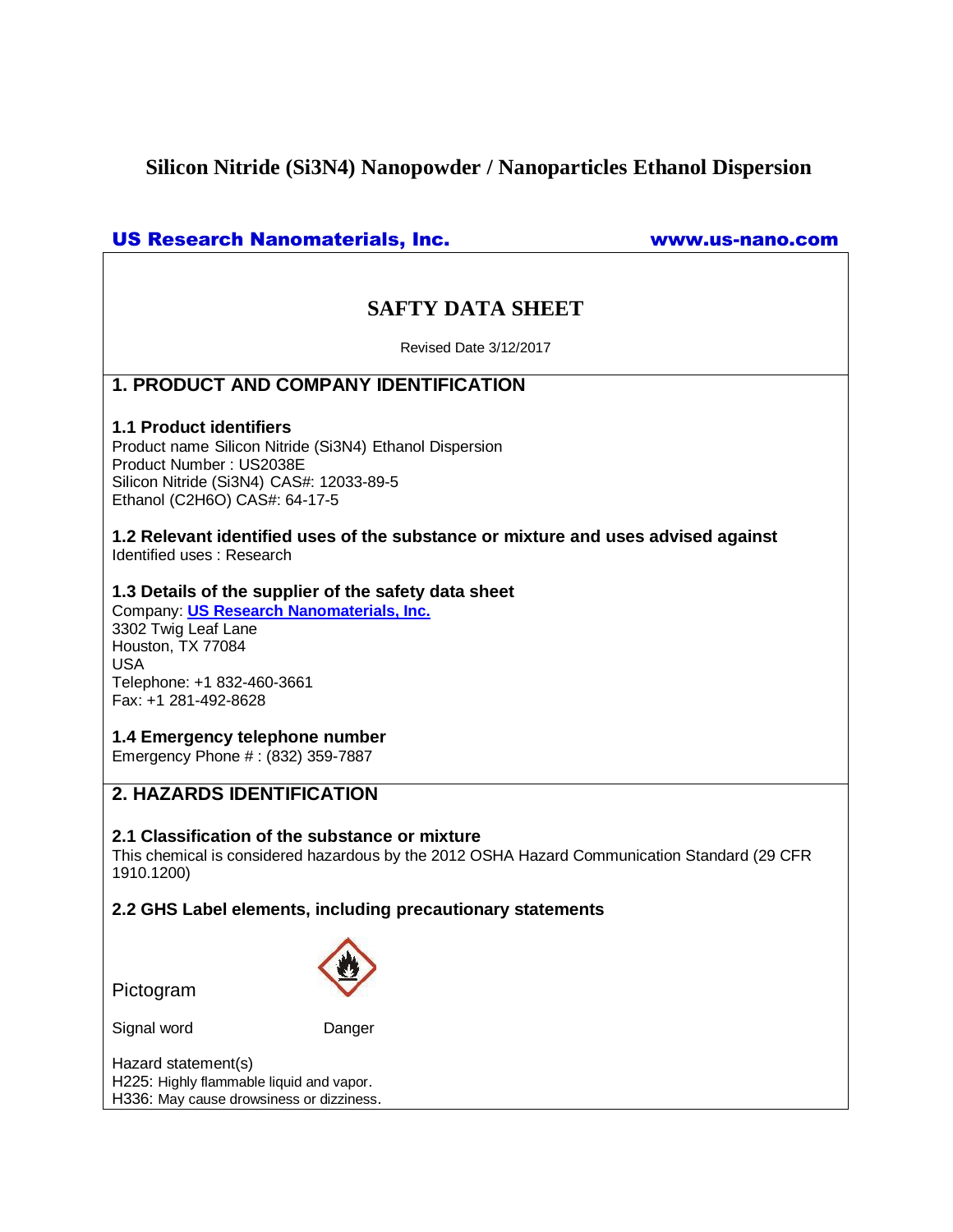H371: May cause damage to organs through prolonged or repeated exposure.

Precautionary statement(s)

P233: Keep container tightly closed.

P210: Keep away from heat/sparks/open flames/hot surfaces. - No smoking.

P240: Ground/Bond container and receiving equipment.

P241: Use explosion-proof-electrical/ventilating/lighting/…/equipment

P242: Use only non-sparking tools.

P243: Take precautionary measures against static discharge.

P271: Use only outdoors or in a well-ventilated area.

P280: Wear protective gloves/protective clothing/eye protection/face protection.

P261: Avoid breathing dust/fume/gas/mist/vapors/spray.

P264: Wash hands thoroughly after handling.

P304 + P340 IF INHALED: Remove victim to fresh air and keep at rest in a position comfortable for breathing.

P303+P361+P353: IF ON SKIN (or hair): Remove/Take off immediately all contaminated clothing. Rinse skin with water/shower.

P312 Call a POISON CENTER or doctor/ physician if you feel unwell.

P370+P378: In case of fire: Use ... for extinction.

### **2.3 Hazards not otherwise classified (HNOC) or not covered by GHS** None

# **3. COMPOSITION/INFORMATION ON INGREDIENTS**

## **3.1 Substances**

Silicon Nitride (Si3N4) CAS#: 12033-89-5 Ethanol (C2H6O) CAS#: 64-17-5

# **4. FIRST AID MEASURES**

# **4.1 Description of first aid measures**

# **General advice**

Consult a physician. Show this safety data sheet to the doctor in attendance. Move out of dangerous area.

### **If inhaled**

If breathed in, move person into fresh air. If not breathing, give artificial respiration. Consult a physician. **In case of skin contact**

Wash off with soap and plenty of water. Consult a physician.

### **In case of eye contact**

Rinse thoroughly with plenty of water for at least 15 minutes and consult a physician.

#### **If swallowed**

Never give anything by mouth to an unconscious person. Rinse mouth with water. Consult a physician.

### **4.2 Most important symptoms and effects, both acute and delayed**

The most important known symptoms and effects are described in the labeling (see section 2.2) and/or in section 11

## **4.3 Indication of any immediate medical attention and special treatment needed** no data available

# **5. FIREFIGHTING MEASURES**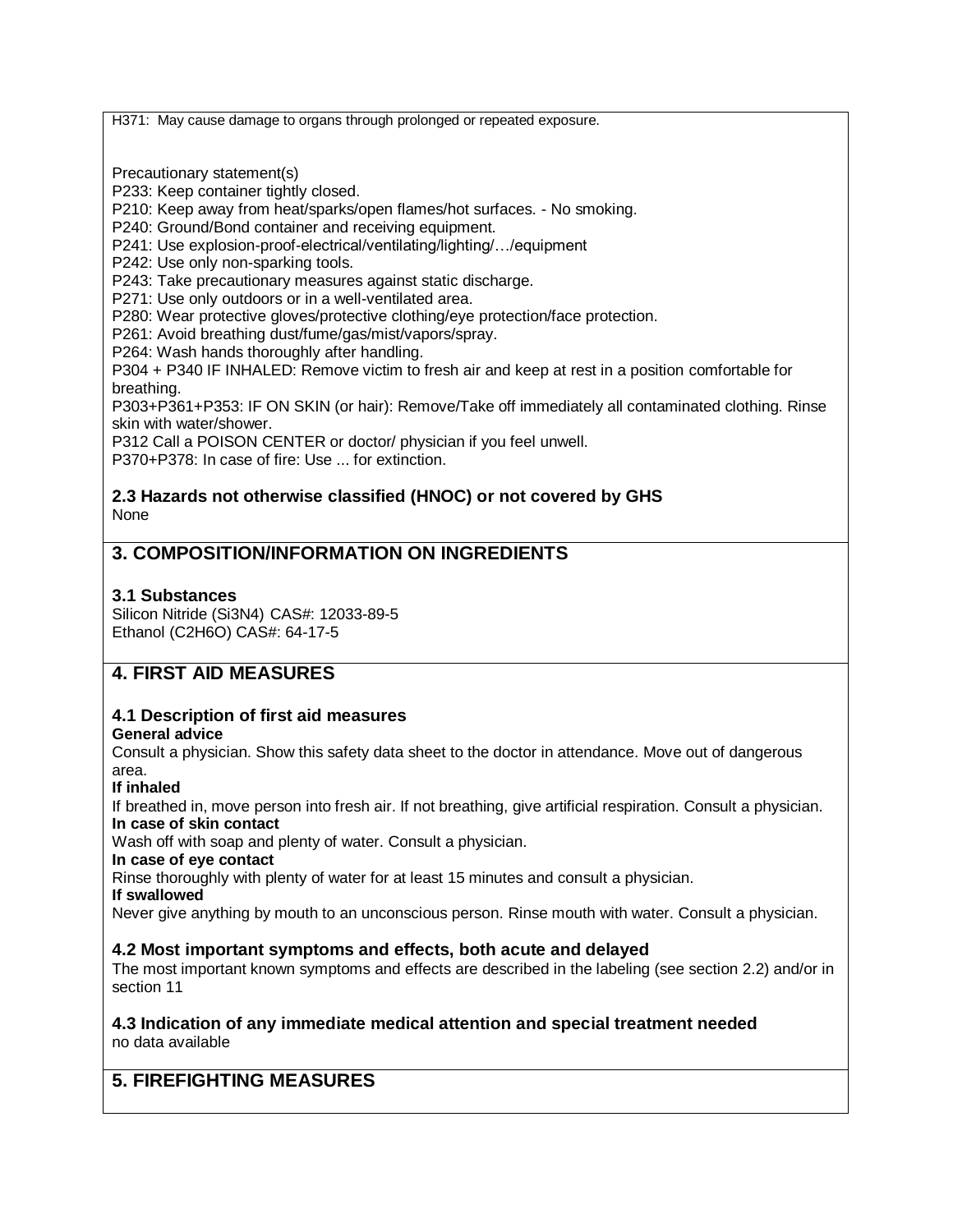# **5.1 Extinguishing media**

### **Suitable extinguishing media**

Use water, CO2, dry chemical, or foam for extinction.

# **5.2 Special hazards arising from the substance or mixture**

Flammable. Risk of ignition. Dust can form an explosive mixture in air. Keep product and empty container away from heat and sources of ignition.

## **5.3 Advice for firefighters**

Wear self contained breathing apparatus for firefighting if necessary.

# **5.4 Further information**

no data available

# **6. ACCIDENTAL RELEASE MEASURES**

### **6.1 Personal precautions, protective equipment and emergency procedures**

Use personal protective equipment. Avoid dust formation. Ensure adequate ventilation. Evacuate personnel to safe areas. Avoid breathing dust. For personal protection see section 8.

### **6.2 Environmental precautions**

Avoid release to the environment. See Section 12 for additional ecological information.

## **6.3 Methods and materials for containment and cleaning up**

Pick up and arrange disposal without creating dust. Sweep up and shovel. Keep in suitable, closed containers for disposal.

### **6.4 Reference to other sections**

For disposal see section 13.

# **7. HANDLING AND STORAGE**

# **7.1 Precautions for safe handling**

Avoid contact with skin and eyes. Avoid formation of dust and aerosols. Provide appropriate exhaust ventilation at places where dust is formed. Normal measures for preventive fire protection. For precautions see section 2.2.

### **7.2 Conditions for safe storage, including any incompatibilities**

Keep containers tightly closed in a dry, cool and well-ventilated place. Keep away from heat and sources of ignition. Flammables area.

# **7.3 Specific end use(s)**

Apart from the uses mentioned in section 1.2 no other specific uses are stipulated

# **8. EXPOSURE CONTROLS/PERSONAL PROTECTION**

# **8.1 Control parameters**

This product does not contain any hazardous materials with occupational exposure limits established by the region specific regulatory bodies.

# **8.2 Exposure controls**

#### **Appropriate engineering controls**

Ensure adequate ventilation, especially in confined areas. Use explosion-proof electrical/ventilating/lighting/equipment. Ensure that eyewash stations and safety showers are close to the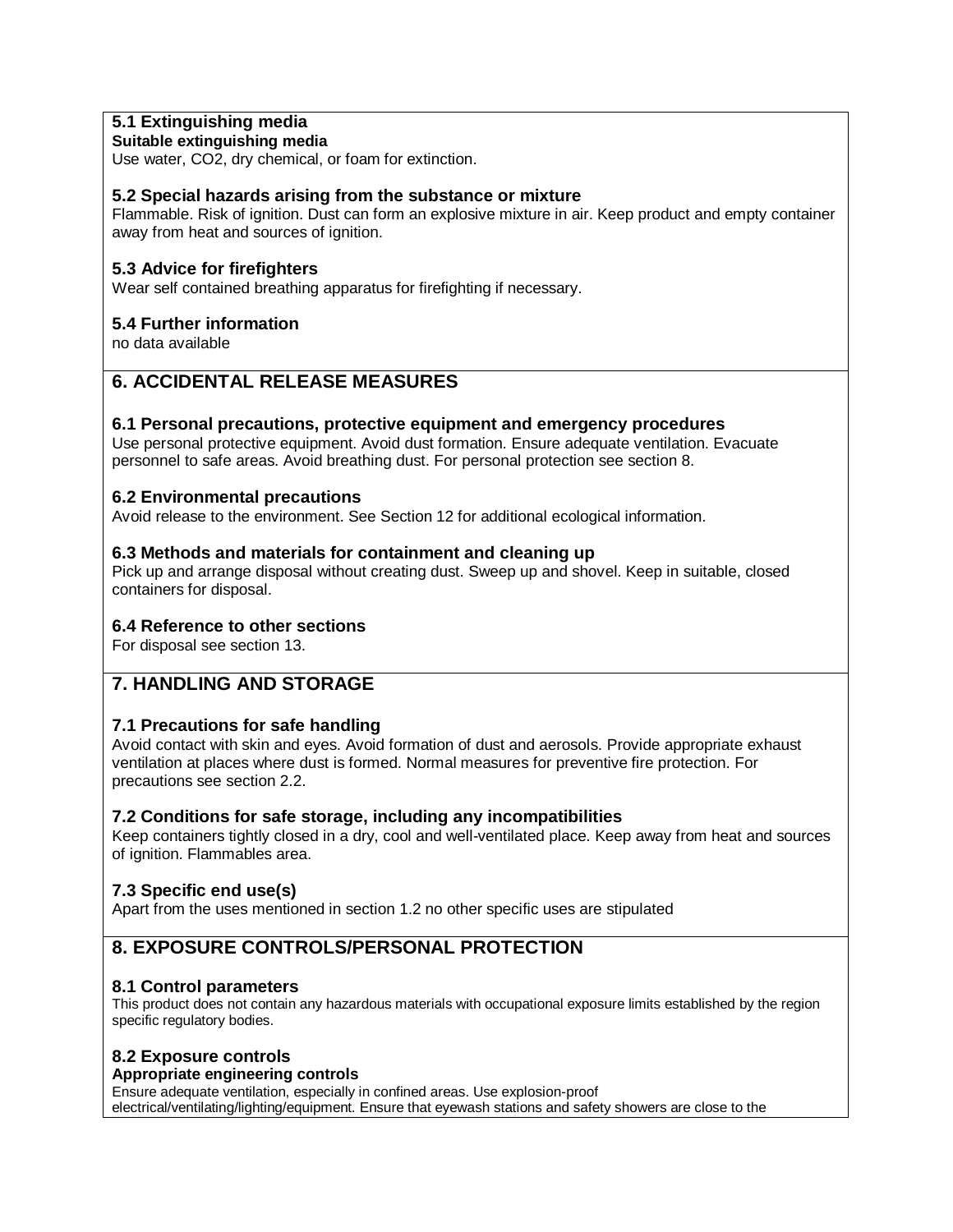workstation location.

#### **Personal protective equipment**

#### **Eye/face protection**

Safety glasses with side-shields conforming to EN166 Use equipment for eye protection tested and approved under appropriate government standards such as NIOSH (US) or EN 166(EU). **Skin protection**

For any handling steps where the substance is in particulate form or in a suspension with pure water where the substance is not solubilized, the gloves must be comprised of material that successfully passes ASTM F-1671. For any handling steps where the substance is part of a carrier liquid, other than the aqueous suspension noted in the previous paragraph, gloves must be comprised of material that successfully passes ASTM F-739 (continuous liquid contact method). Gloves must be changed before they show degradation and before the designated breakthrough time for the carrier liquid (as determined by the ASTM F-739 testing or by the manufacturer). Handle with gloves. Gloves must be inspected prior to use. Use proper glove removal technique (without touching glove's outer surface) to avoid skin contact with this product. Dispose of contaminated gloves after use in accordance with applicable laws and good laboratory practices. Wash and dry hands.

#### **Body Protection**

Impervious clothing, The type of protective equipment must be selected according to the concentration and amount of the dangerous substance at the specific workplace.

#### **Respiratory protection**

The EPA mandates the use of full face respirators with minimum N100 grade cartridges if there is any risk of exposure to the dust. For nuisance exposures use type P95 (US) or type P1 (EU EN 143) particle respirator. For higher level protection use type OV/AG/P99 (US) or type ABEK-P2 (EU EN 143) respirator cartridges. Use respirators and components tested and approved under appropriate government standards such as NIOSH (US) or CEN (EU).

# **Control of environmental exposure**

Do not let product enter drains.

# **9. PHYSICAL AND CHEMICAL PROPERTIES**

# **9.1 Information on basic physical and chemical properties**

- a) Appearance: liquid
- b) Odor: Odorless
- c) Odor Threshold:
- d) pH: no data available
- e) Melting point/freezing point: no data available
- f) Initial boiling point and boiling range: no data available
- g) Flash point: no data available
- h) Evaporation rate: no data available
- i) OSHA Flammability Class: no data available
- j) Upper/lower flammability or explosive limits: Flammable
- k) Vapor pressure: no data available
- I) Vapor density (air  $= 1$ ): no data available
- m) Relative density (water  $= 1$ ): no data available
- n) Water solubility: Insoluble in water
- o) Partition coefficient noctanol/water: no data available
- p) Auto-ignition temperature: no data available
- q) Decomposition temperature: no data available
- r) Viscosity: no data available
- s) Explosive properties: no data available

# **9.2 Other safety information**

no data available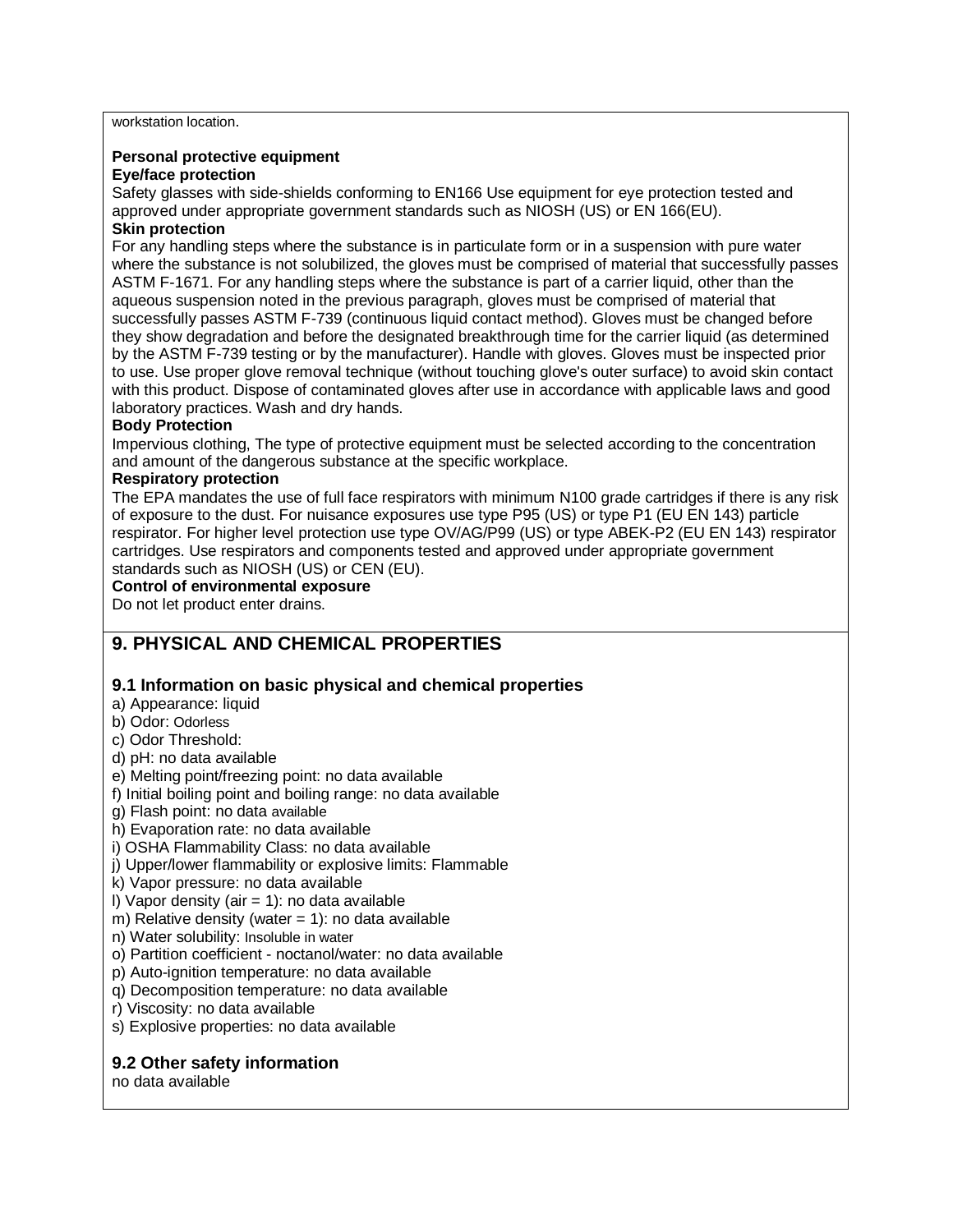# **10. STABILITY AND REACTIVITY**

## **10.1 Reactivity**

None known, based on information available.

### **10.2 Chemical stability**

Moisture/oxygen sensitive.

### **10.3 Possibility of hazardous reactions**

None under normal processing.

#### **10.4 Conditions to avoid**

Avoid heat, flames, sparks and other sources of ignition. Minimize contact with material. Avoid inhalation of material or combustion by-products. Keep out of water supplies and sewers. Do not store at elevated temperatures.

#### **10.5 Incompatible materials**

Strong acids, strong bases, strong oxidizers, nitrates

#### **10.6 Hazardous decomposition products**

Other decomposition products - Hydrogen In the event of fire: see section 5

# **11. TOXICOLOGICAL INFORMATION**

# **11.1 Information on toxicological effects**

**Acute toxicity**

Acute oral toxicity LD50 rat: Not listed Acute inhalation toxicity: Not listed Acute dermal toxicity LD50 rabbit: Not listed **Skin corrosion/irritation** No information available **Serious eye damage/eye irritation** No information available **Respiratory or skin sensitization** No information available **Germ cell mutagenicity** no data available **Carcinogenicity** Not listed **Reproductive toxicity** no data available **Specific target organ toxicity - single exposure** no data available **Specific target organ toxicity - repeated exposure** no data available **Aspiration hazard** Product may be an aspiration hazard **Additional Information** To the best of our knowledge, the chemical, physical, and toxicological properties have not been thoroughly investigated.

# **12.ECOLOGICAL INFORMATION**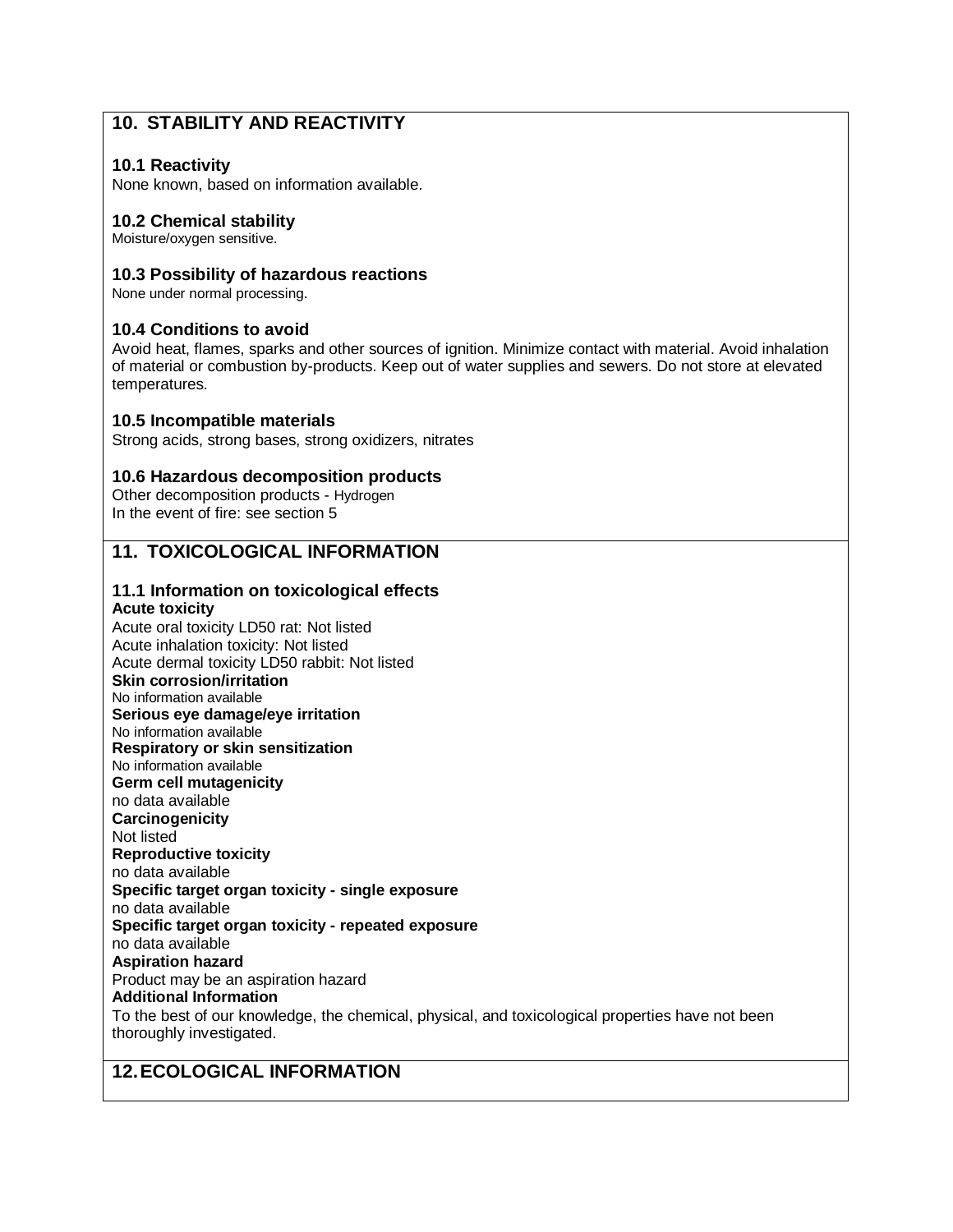# **12.1 Ecotoxicity**

Freshwater Fish: No information available

#### **12.2 Persistence and degradability**

No information available

#### **12.3 Bioaccumulative potential**

No information available

#### **12.4 Mobility in soil**

no data available

#### **12.5 Results of PBT and vPvB assessment**

PBT/vPvB assessment not available as chemical safety assessment not required/not conducted

#### **12.6 Other adverse effects**

Do not allow product to enter surface waters, wastewater or soil.

# **13.DISPOSAL CONSIDERATIONS**

### **13.1 Waste treatment methods**

#### **Product**

Offer surplus and non-recyclable solutions to a licensed disposal company. Contact a licensed professional waste disposal service to dispose of this material.

**Contaminated packaging**

# **14.TRANSPORT INFORMATION**

#### **US DOT Information**

Shipping Name: Ethanol Hazard Class: 3 UN/NA #: UN1170 Packing Group: II Required Label(s): 3

#### **IMDG Information**

Shipping Name: Ethanol Hazard Class: 3 UN/NA #: UN1170 Packing Group: II Required Label(s): 3

#### **IATA Information**

Shipping Name: Ethanol Hazard Class: 3 UN/NA #: UN1170 Packing Group: II Required Label(s): 3

# **15.REGULATORY INFORMATION**

#### **SARA 302 Components**

SARA 302: No chemicals in this material are subject to the reporting requirements of SARA Title III, Section 302. **SARA 313 Components**